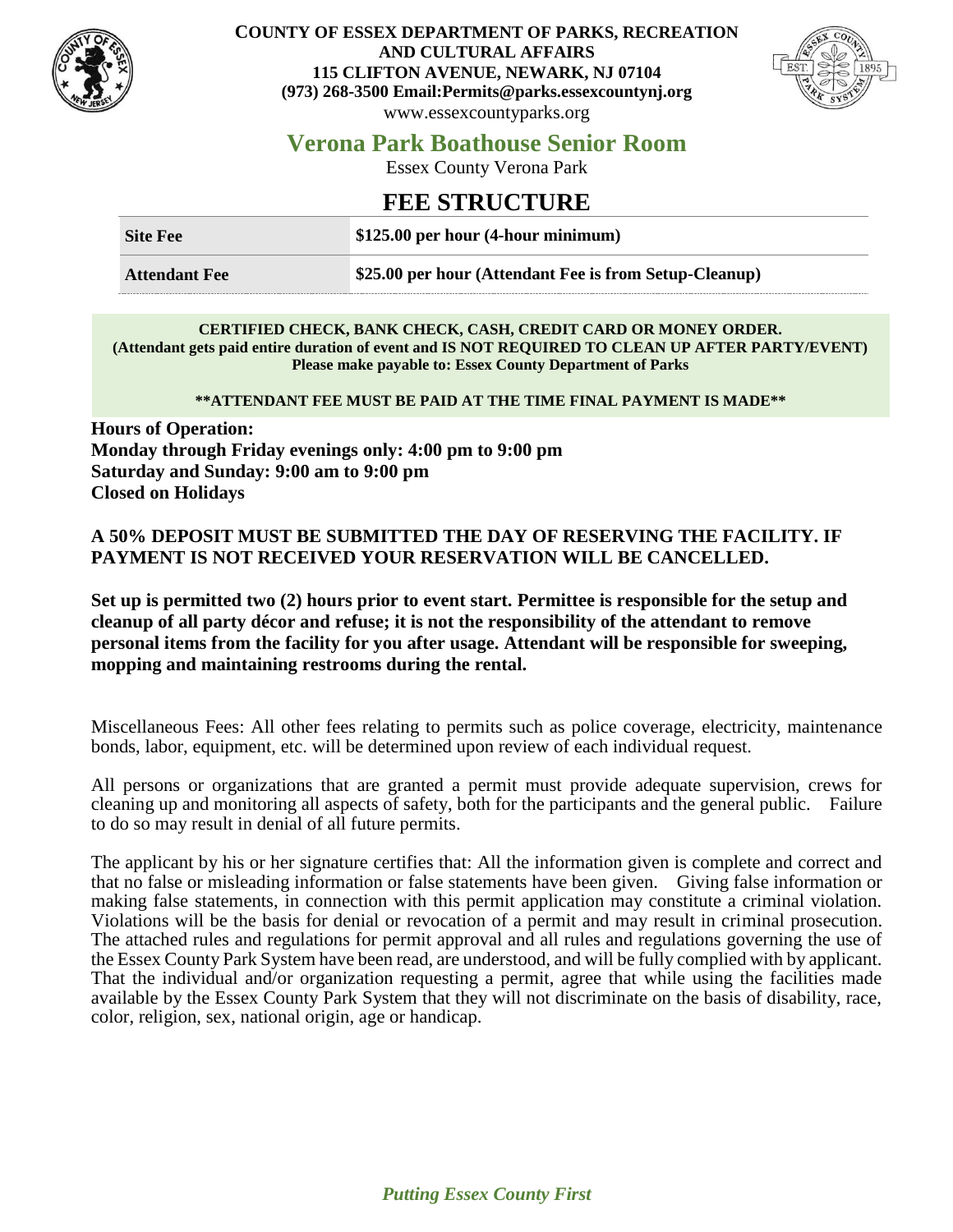

**COUNTY OF ESSEX DEPARTMENT OF PARKS, RECREATION AND CULTURAL AFFAIRS 115 CLIFTON AVENUE, NEWARK, NJ 07104 (973) 268-3500 Email:Permits@parks.essexcountynj.org** www.essexcountyparks.org



*During the public health emergency stemming from the spread of the coronavirus, the holder of this permit is responsible for compliance of safety guidelines as set forth by the State of New Jersey. It is the permit holder's responsibility to monitor the guidelines as they may change or be updated over the duration of this permit. The County of Essex holds no responsibility for regulation of these guidelines, nor will the County of Essex be liable for the permit holder's failure to comply with these guidelines. The terms and conditions of this permit are subject to change as additional rules and regulations are set forth by the State of New Jersey.*

# **Verona Park Senior Room Permit Guidelines**

## **GUIDELINES:**

- 1. Requests must be received between two weeks and a month prior to the event date. (allow two weeks for approvals.) **All requests are made by submitting a completed permit application.**
- 2. Requests that are received after the deadline may be denied.
- 3. All applicable fees and documents must be received **before** a permit will be issued and the site occupied. After the application is submitted and reviewed by park personnel additional fees may apply based on site location and permit conditions.
- 4. Checks or money orders should be made payable to Essex County Department of Parks, Recreation and Cultural Affairs (May abbreviate: Essex County Dept. Of Parks).
- **5. Permittee is required to leave the site clean and in its original condition. All furniture must remain within the building.**
- 6. Possession of alcoholic beverages is permitted. **(separate application, fee and insurance is required)**
- 7. Lit candles are not permitted, however, sternos and electric warmers are permitted.
- 8. Decorations and signs are limited to tables and chairs only, not walls or ceilings. No confetti or glitter is permitted.
- 9. Pets and other animals are not permitted.
- 10.No Inflatables of any sort are permitted. No Cooking of any food is permitted.
- 11.All Cancelations of events must be made known to permits division within 1 week of event date.
- 12.Parking is permitted in designated areas only, not on grassy lawns or walkways.
- 13.No access to kitchen area.

## *Putting Essex County First*